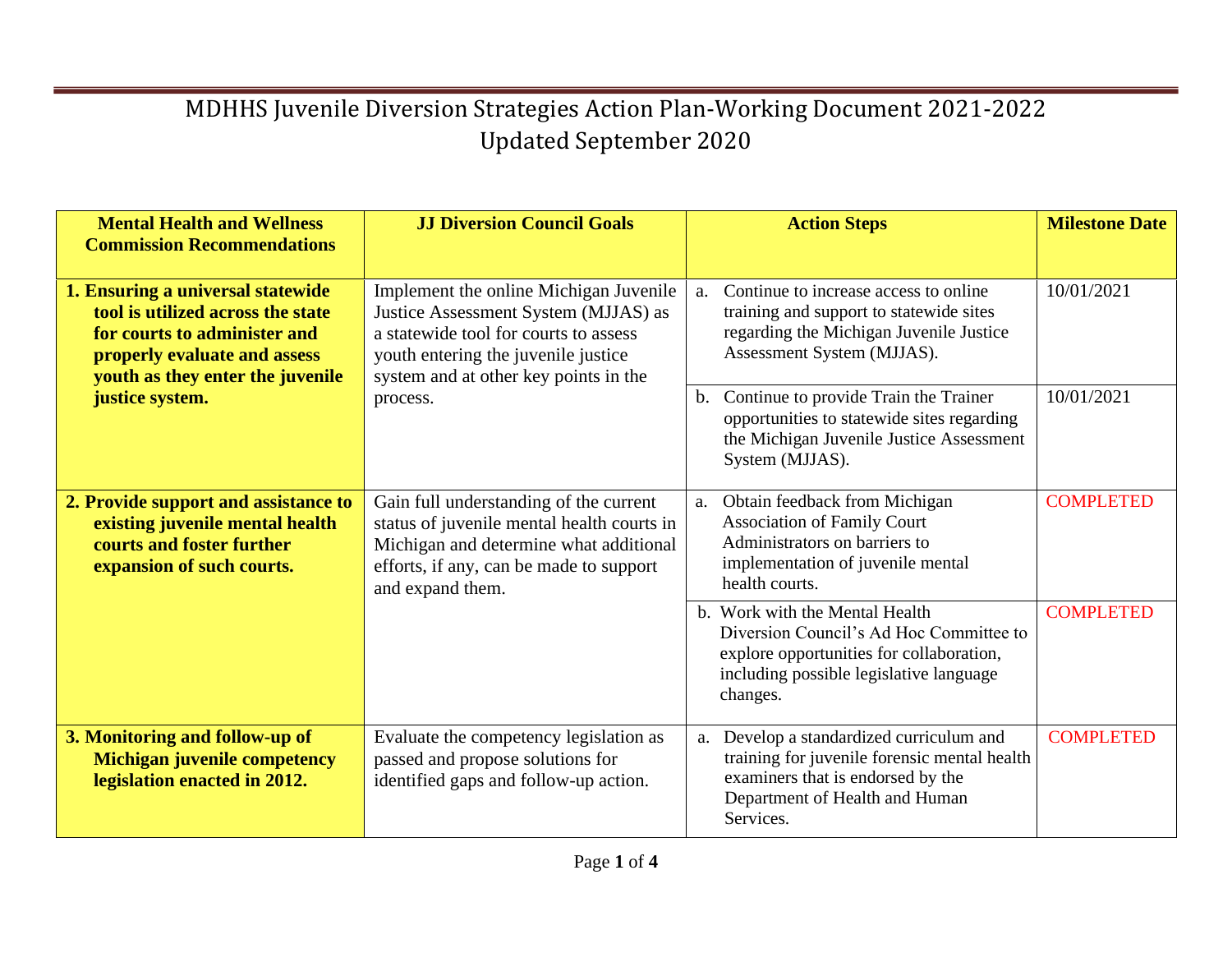|                                                                                                                              |                                                                           | b. Review recommendations made by the<br>Juvenile Restoration Workgroup and<br>determine next steps related to juvenile<br>restoration service delivery in Michigan.                                                                                           | 10/01/2021       |
|------------------------------------------------------------------------------------------------------------------------------|---------------------------------------------------------------------------|----------------------------------------------------------------------------------------------------------------------------------------------------------------------------------------------------------------------------------------------------------------|------------------|
|                                                                                                                              |                                                                           | c. Develop technology to collect the data on<br>the number of juveniles with a court order<br>for mental health services when unable to<br>be restored due to serious emotional<br>disturbance (MCL $712.A18s(7)$ ).                                           | <b>COMPLETED</b> |
| 4. Following-up on the results of the<br><b>Department of Human Services</b><br>juvenile justice behavioral health<br>study. | Developing a statewide continuum of<br>evidence-based community services. | a. Gather information on the need for<br>evidence-based community services<br>related to mental health and substance use<br>services for youth.                                                                                                                | <b>COMPLETED</b> |
|                                                                                                                              |                                                                           | b. Work with the larger Mental Health<br>Diversion Council/Ad Hoc Subcommittees<br>to implement pilot sites to provide service<br>delivery and project evaluation for youth<br>involved and/or at-risk of becoming<br>involved in the juvenile justice system. | <b>COMPLETED</b> |
|                                                                                                                              |                                                                           | c. Provide funding and oversight to pilot sites<br>for evidence-based service delivery to<br>youth and their families that promote<br>juvenile justice diversion opportunities in<br>Michigan.                                                                 | <b>COMPLETED</b> |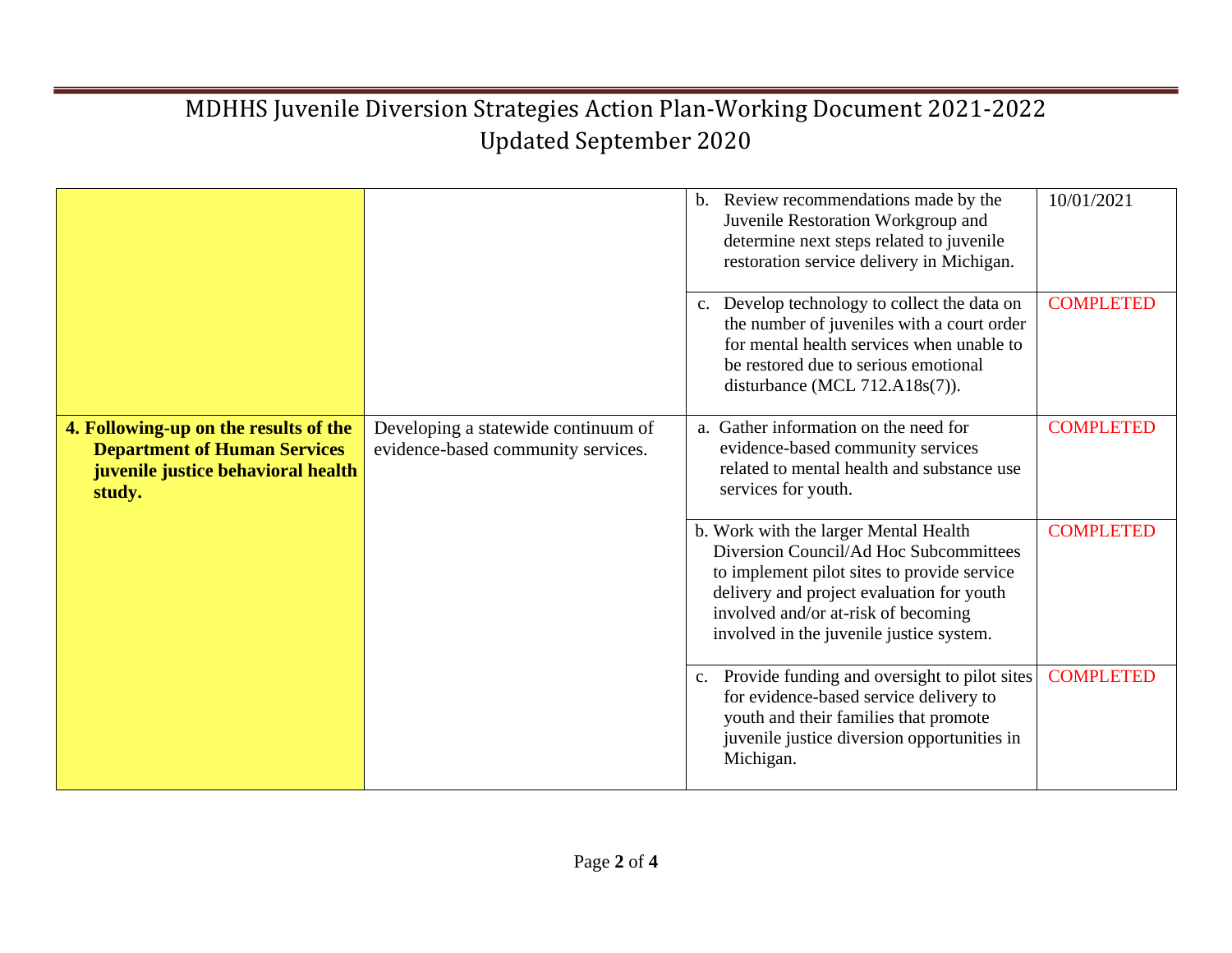|                                                                                                                                                                |  | 10/01/2021<br>Provide funding and oversight to expand<br>$d_{\cdot}$<br>evidence-based service delivery that<br>promotes community-based placement and<br>successful community re-entry for court<br>involved youth.                          |
|----------------------------------------------------------------------------------------------------------------------------------------------------------------|--|-----------------------------------------------------------------------------------------------------------------------------------------------------------------------------------------------------------------------------------------------|
|                                                                                                                                                                |  | Provide funding and oversight for a data<br><b>ONGOING</b><br>e.<br>and evaluation team that will work directly<br>with service delivery pilot sites and the<br>JJS/MHDC related to data collection,<br>project impact, and outcome measures. |
| 5. Seeking ways in which the state<br>can assist communities in<br>developing and implementing<br>mobile crisis response for youth<br>psychiatric emergencies. |  | <b>ONGOING</b><br>a. Explore opportunities to provide support for<br>new and existing mobile crisis response<br>programs that serve youth.                                                                                                    |
|                                                                                                                                                                |  | b. Provide funding and oversight needed to<br><b>COMPLETED</b><br>initiate MDHHS approved "Juvenile Urgent<br>Response Team" services in Michigan.                                                                                            |
|                                                                                                                                                                |  | Provide funding and oversight needed to<br><b>ONGOING</b><br>expand "Juvenile Urgent Response Team"<br>services in Michigan.                                                                                                                  |